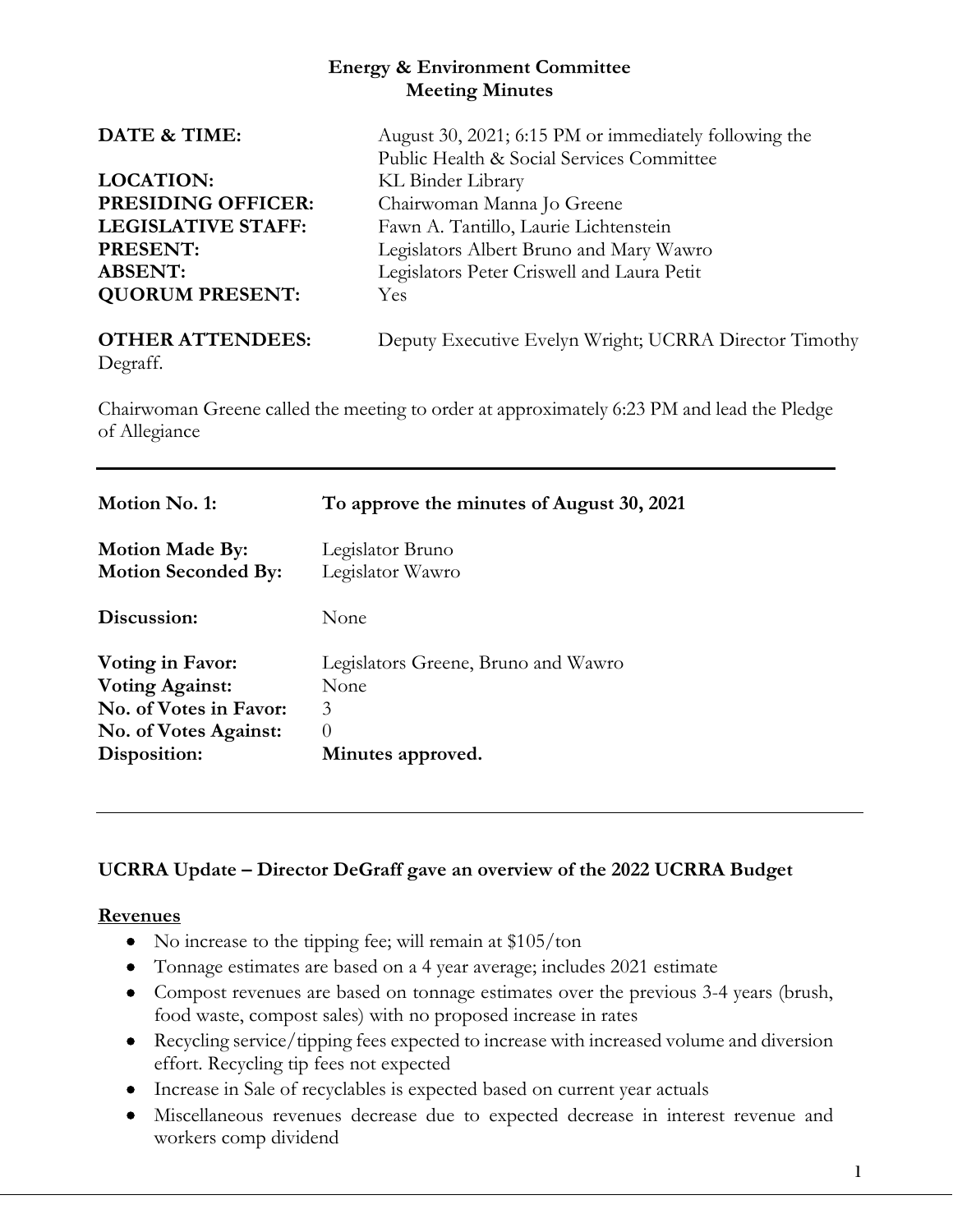# **Expenditures**

- Salaries/Wages increase due to raises and staffing increase
- Workers compensation rate increase
- HHW costs expected to decrease due to paint steward program
- Transportation costs include contractual increases of \$0.88/ton for MBI and \$1.14/ton for GottaDo
- Solid waste disposal costs include a contractual increase of \$1.27/ton
- No recycling transport/disposal costs anticipated
- Sludge costs decrease related to volume decrease netted with contractual increase of  $$1.50/ton$

# **Operation Reserve Transfer In**

Mr. Degraff reported an effort to keep the tipping fee flat in the face of increasing transportation and disposal costs, the UCRRA is planning an operating reserve transfer in and a transfer in from our closed landfill contingency accounts. The contingency accounts are to cover leachate costs in the 2022 budget. The Operating Reserve transfer in will cover about 75% of our budgeted capital costs. He is planning operating reserve transfers over the next three years that will total \$1.1 million (account balance is approximately \$2.9 million but they have outstanding grants thee expect to receive over the next few years that will total \$741,591. This would leave us with a balance in operating reserve of approximately 15% of operating expenses.

## **Tipping Fees**

Mr. DeGraff reported contractual increases continuing through 2024, the UCRRA expects tipping fee will increase by \$2/ton in 2023 and 2024. A decrease in the tipping fee is expected in 2025 as debt service will no longer be budgeted for.

Chairwoman Greene pointed out that when the debt services is retired it would be prudent to set money aside for future landfill projects. The committee had a brief discussion regarding the availability of landfill space in New York and the future of Seneca Meadows Landfill.

### **Food Waste Prevention and Recovery Act**

Chairwoman Greene reported that progress is being made by the County Executive's office on defining roles and responsivities for the implementation and enforcement of the local law.

Mr. DeGraff and his staff will be meeting with representatives of the Department of the Environment to discuss it further. The committee discussed the State composing law and it's implementation.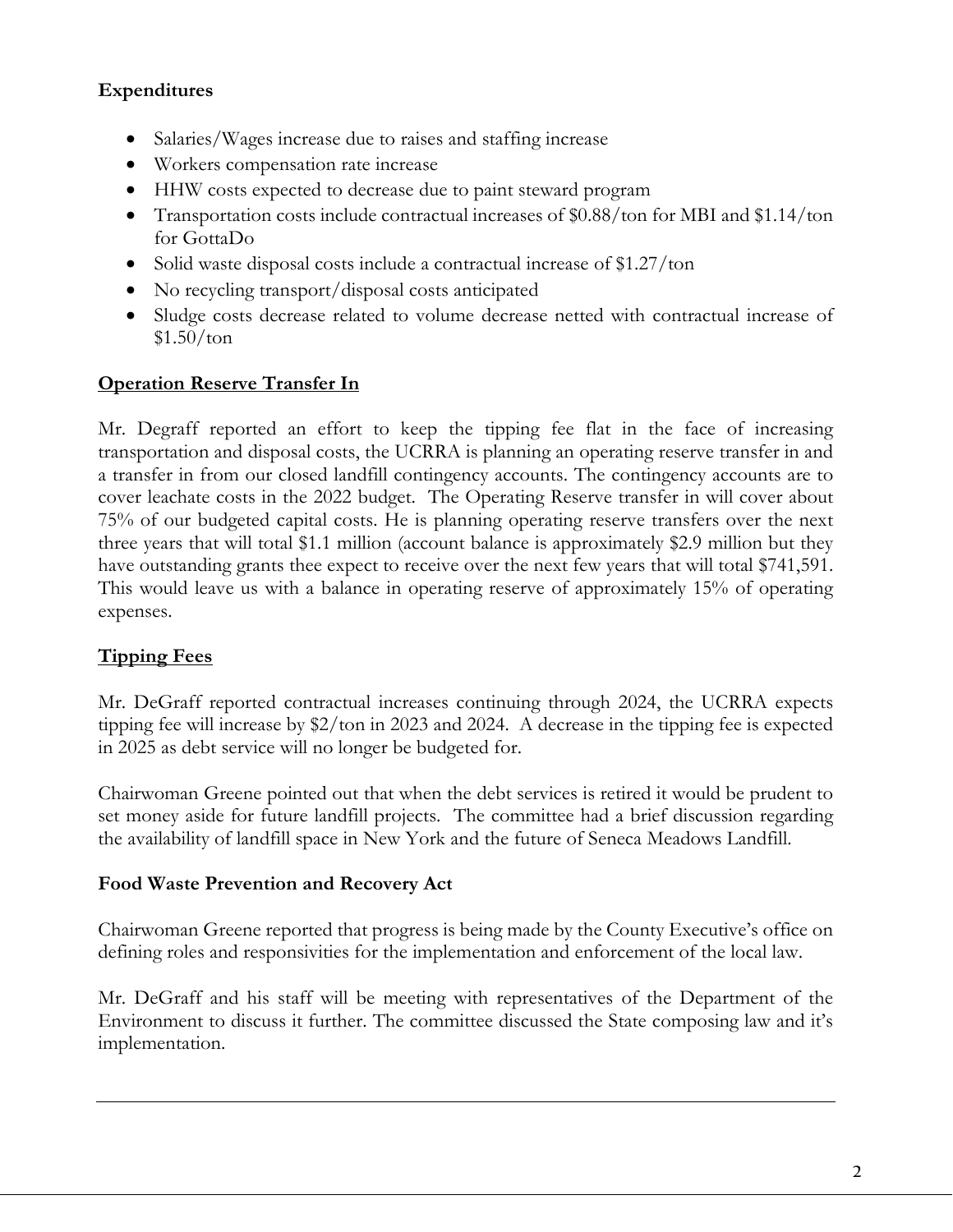## **Resolutions for September 14, 2021 Session:**

**Resolution No. 385 -** Adopting and Issuing A Negative Declaration Under 6 NYCRR Part 617 State Environmental Quality Review Act (SEQRA) By The Ulster County Legislature For The Construction Of A Public Safety Radio Tower and Appurtenances To Be Located At 35 Quarry Road Saugerties New York – Department Of Emergency Services

**Resolution Summary**: This resolution will adopt and issue a negative declaration under SEQRA for a radio tower in Saugerties, NY.

| Motion No. 2:                                        | Motion to approve Resolution No. 385. |  |
|------------------------------------------------------|---------------------------------------|--|
| <b>Motion Made By:</b><br><b>Motion Seconded By:</b> | Legislator Wawro<br>Legislator Bruno  |  |
| Discussion:                                          | None                                  |  |
| Voting in Favor:                                     | Legislators Greene, Bruno and Wawro   |  |
| <b>Voting Against:</b>                               | None                                  |  |
| No. of Votes in Favor:                               | 3                                     |  |
| <b>No. of Votes Against:</b>                         | $\left( \right)$                      |  |
| Disposition:                                         | <b>Resolution approved</b>            |  |
|                                                      |                                       |  |

### **New Business**

Chairwoman Greene introduces two resolutions for discussion:

- o Resolution for Discussion: Establishing A Policy Requiring That A Climate Impact Assessment Be Performed Prior To The Commencement Of Development Projects Funded By The American Rescue Plan Act
- o Resolution for Discussion: Establishing A Policy Prohibiting The Installation Of Systems That Utilize The Combustion Of Fossil Fuels In All Newly Constructed County Owned Buildings

Chairwoman Greene noted that with additional American Rescue Plan funding a variety of projects are being proposed. In addition to the initial cost, she stressed it is vital that we look at the longterm climate impacts and related costs. She felt that too often the county has not promoted climate solutions. She suggested using software platforms like ICLEI to completing greenhouse gas inventories, forecasts, climate action plans, and monitor government-operations and projects.

Ms. Wright asked for clarification of what Chairwoman Greene envisioned in addition to SEQRA review that would be part of a Climate Impact Statement. She reinforced the County Executives support for sustainable climate smart proposals and pointed to his Green New Deal imitative but expressed concern about the potential to slow projects or cause them to become unfeasibility expensive. She suggested Chairwoman Greene meet with Ms. LaValle and Mr. Hvozda to review the "sustainability check list".